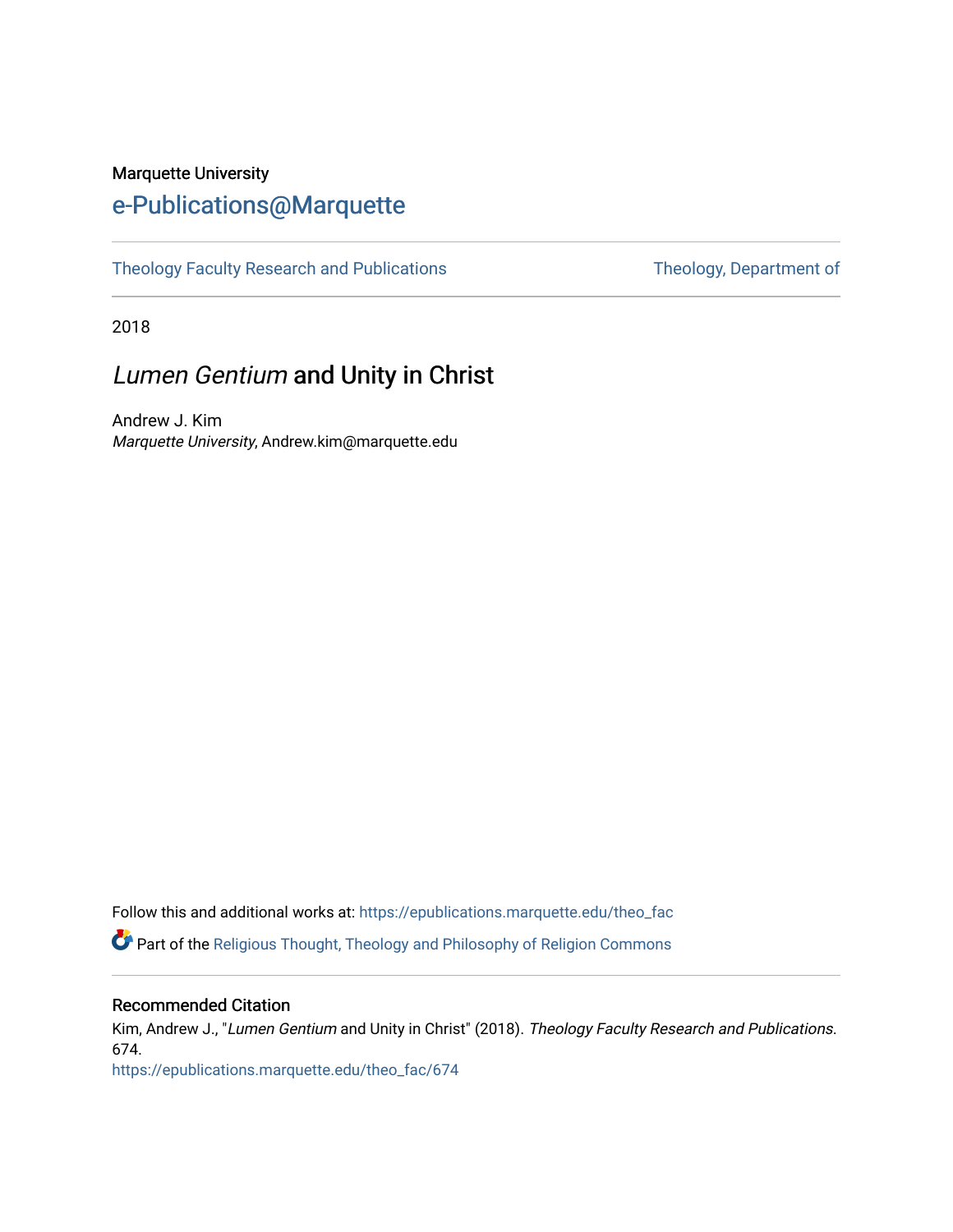**Marquette University**

# **e-Publications@Marquette**

## *Theology Faculty Research and Publications/College of Arts and Sciences*

*This paper is NOT THE PUBLISHED VERSION***.** 

Access the published version via the link in the citation below.

*Ecclesiology*, Vol. 14, No. 1 (2018): 51-68. [DOI.](http://dx.doi.org/10.1163/17455316-01401005) This article is © Brill Academic Publishers and permission has been granted for this version to appear in [e-Publications@Marquette.](http://epublications.marquette.edu/) Brill Academic Publishers does not grant permission for this article to be further copied/distributed or hosted elsewhere without the express permission from Brill Academic Publishers.

# *Lumen Gentium* and Unity in Christ

#### Andrew J. Kim

Theology, Marquette University, Milwaukee, WI

This essay contends that *Lumen Gentium* (LG) harmoniously integrates three interrelated but importantly distinct kinds of Christian unity. While the emphasis upon sacramental unity found in *Dominus Iesus* contrasted with the emphasis upon ecumenical unity developed in Peter Knauer's influential essay, '"*katholische Kirche" subsistiert in der "katholischen Kirche*"' may be set in opposition to each other and thus regarded as demonstrative of a lack of coherence in *LG*, this essay argues that Lumen roots these kinds of unity in the mystical unity between Christ and the Church. The significance of this mystical unity, as opposed to a merely functional unity, is examined through analysis of Aquinas's use of the term *una persona mystica* to signify the relationship between Christ and the Church. Sacramental, ecumenical, and mystical unity, as described in Lumen, are mutually illuminative and complementary kinds of unity that shed light upon the nature and universal mission of the Church.

#### Keywords

Augustine; *Dominus Iesus*; Ecumenism; *Lumen Gentium*; Thomas Aquinas; *una persona mystica*; Vatican II; Yves Congar

The purpose of Vatican II's Dogmatic Constitution on the Church, *Lumen Gentium*, is to 'declare with greater clarity … the nature of the church and its universal mission' in order to accompany 'the entire human race' on the journey toward achieving 'full unity in Christ'.[1] Rival interpretations of the meaning of key passages in the document, however, raise the issue of whether this greater clarity has been attained. In this essay, I argue that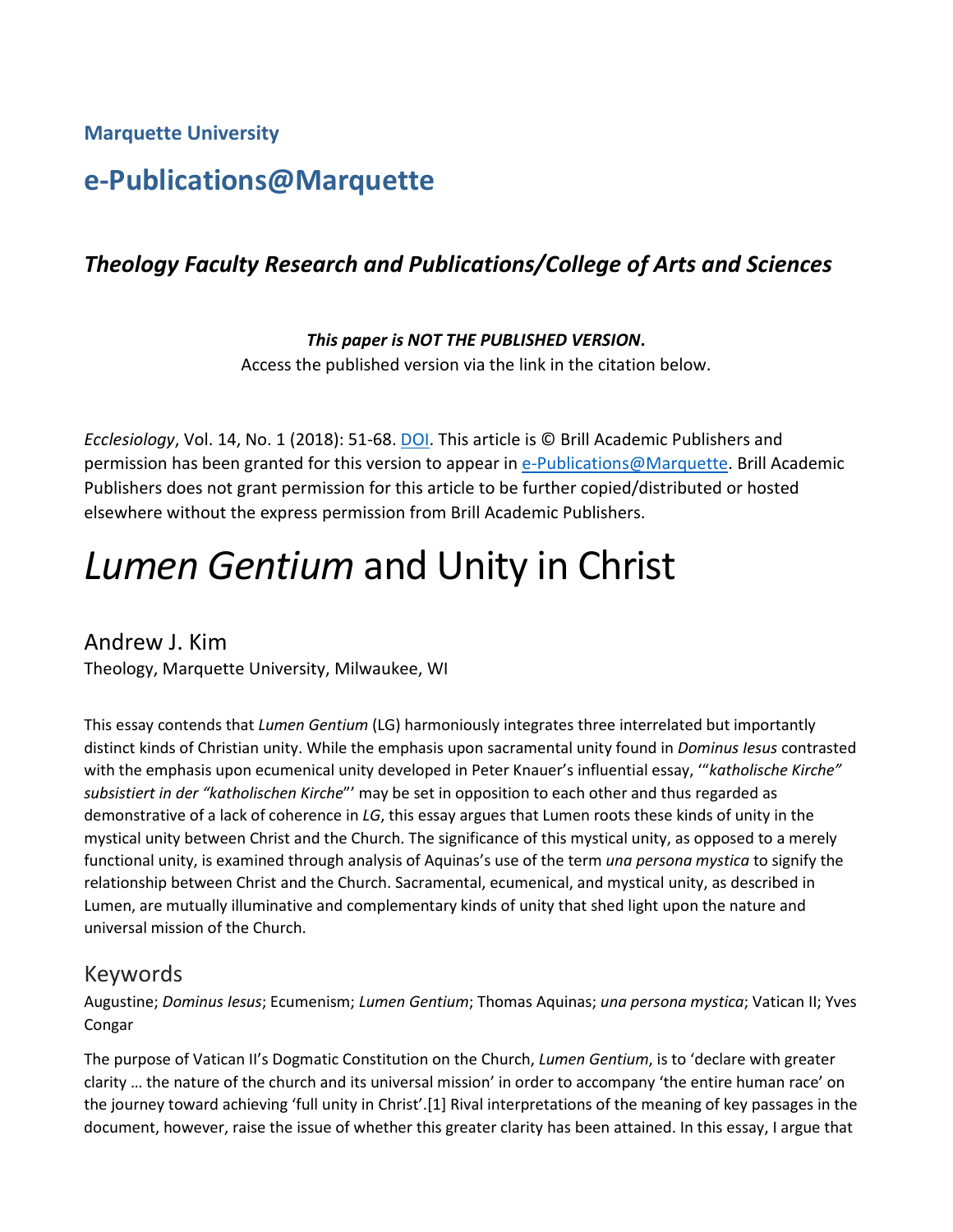the rival interpretations just mentioned result from contrasting emphases on differing kinds of unity with which *Lumen Gentium* is concerned: sacramental, ecumenical, and mystical. I argue further that these kinds of unity, while importantly distinct, are mutually illuminative and do indeed shed light upon 'the nature of the church and its universal mission'.

The arguments of this essay unfold in four sections. The first section examines the exposition of *Lumen Gentium* found in the declaration put forward by the Congregation for the Doctrine of the Faith, *Dominus Iesus*.[2] My focus in this section is on the latter document's interpretation of the ambiguous statement in section eight of LG which proclaims that the Church of Christ 'subsists in the catholic church'.[3] I argue that the interpretation of this passage found in *Dominus Iesus* is informed by an emphasis upon sacramental unity. The second section analyzes Peter Knauer S.J.'s interpretation of the same passage in '"*katholische Kirche" subsistiert in der "katholischen Kirche*"'.[4] I contend that Knauer emphasizes ecumenical unity. A third section surveys the historical use of the term *una persona mystica*, particularly as employed by Thomas Aquinas, for the purpose of highlighting the importance of the mystical unity between Christ and the Church that runs as a kind of golden thread throughout all of LG, binding it together, as it were. The final section concludes by considering how the interrelated but importantly distinct kinds of unity scrutinized throughout this essay may be understood as mutually illuminative of one another in a manner that can indeed offer insight into the 'nature of the church and its universal mission' as declared by the Council Fathers during the Second Vatican Council.

### I *Dominus Iesus* and Sacramental Unity

The purpose of this section is to assess the explication of LG advanced by the Congregation for the Doctrine of the Faith in *Dominus Iesus*. Primarily, this section analyzes the document's interpretation of the following key passage from LG:

This church, set up and organised in this world as a society, subsists in the catholic church, governed by the successor of Peter and bishops in communion with him, although outside its structure many elements of sanctification and of truth are to be found which, as proper gifts to the church of Christ, impel towards catholic unity.[5]

Based upon the analysis in this section, I contend that the interpretation of the just cited passage found in *Dominus Iesus* is informed by an emphasis upon sacramental unity.

Emphasis upon the Church as a 'visible' community is certainly not an idea introduced into Roman Catholic ecclesiology by the Second Vatican Council. This emphasis may be found, for instance, in the work of Robert Bellarmine in the late sixteenth and early seventeenth centuries, for whom 'the Church is a group of people as visible and palpable as is the group of the Roman people or the Kingdom of France or the Republic of Venice'. Largely in response to the various European reformations coupled with the rise of rationalism, the Catholic Church of Bellarmine's day had become increasingly defined as a hierarchically oriented, self-sufficient, and perfect society. For Bellarmine, therefore, it is axiomatic that there cannot be salvation without an 'external profession of the faith and sacramental unity' with the 'true Church'.[6] Hence, Bellarmine's declaration that *extra ecclesiam nulla salus* (there is no salvation outside of the Church) is closely bound up with his understanding of the Church as a visible sign of unity amidst a bitterly divided Europe. Though operating in a significantly dissimilar cultural and historical context, LG, too, links the Church's sacramental dimension to its nature and mission:

And since the church is in Christ as a sacrament or instrumental sign of intimate union with God and of the unity of all humanity, the council, continuing the teaching of the previous councils, intends to declare with greater clarity to the faithful and the entire human race the nature of the church and its universal mission.[7]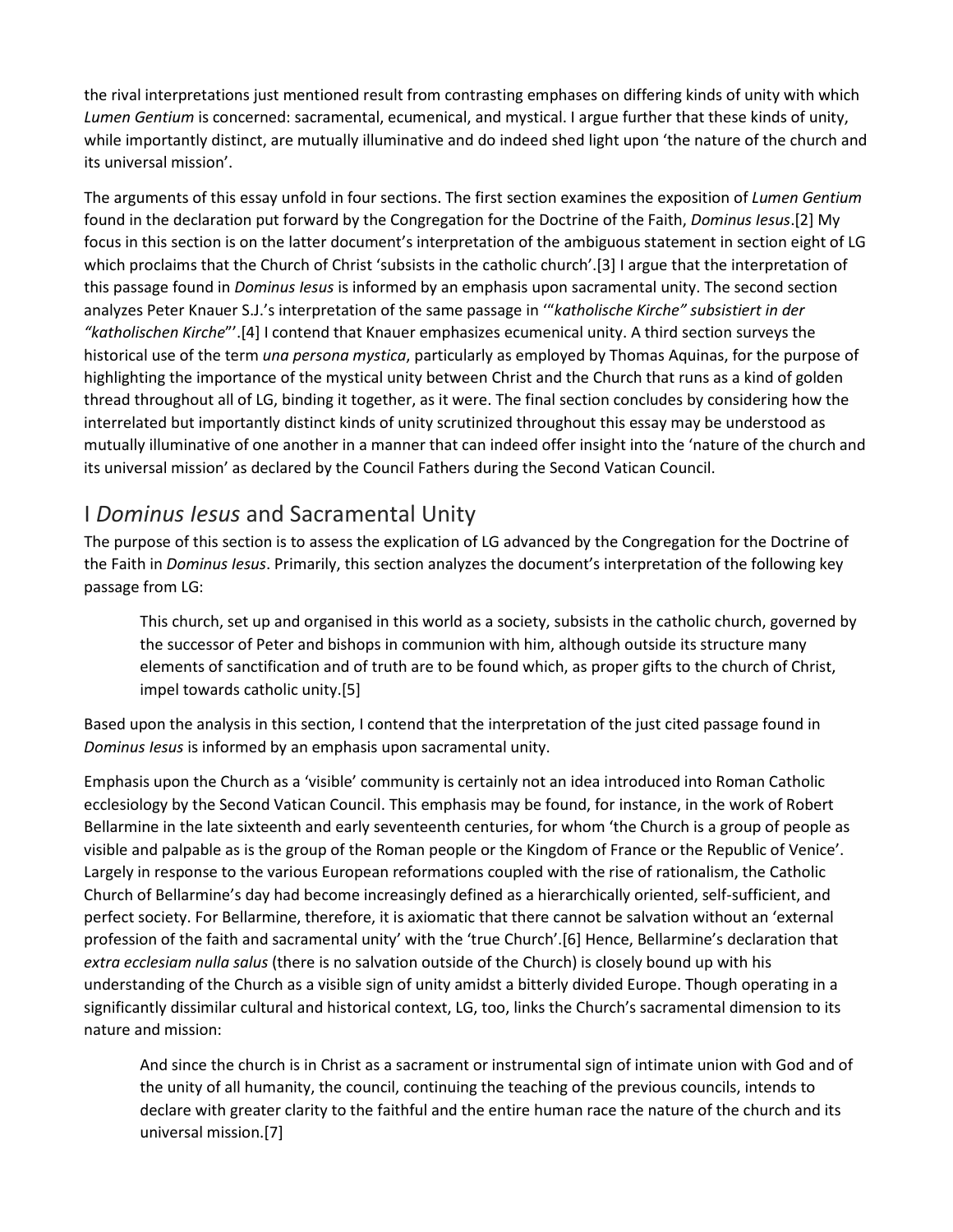A comparable perspective is evident in the exposition of LG found in *Dominus Iesus*. According to the latter document's interpretation of LG, the true Church subsists in its fullness as a concrete reality (this is what 'organised in this world as a society' means) in the Catholic Church.[8] There are, however, 'Churches' in imperfect communion with the Catholic Church, because they 'remain united to her by means of the closest bonds, that is, by apostolic succession and a valid Eucharist'.[9] This is a reference to Orthodox communities. These communities, according to *Dominus*, are not in full communion with the Roman Catholic Church, because they do not accept the doctrine of Papal primacy. Next are 'ecclesial communities which have not preserved the valid Episcopate and the genuine and integral substance of the Eucharistic mystery'. These, *Dominus* contends, 'are not Churches in the proper sense'.[10] This refers to Protestant communities. Though baptism grants them membership into the body of Christ, they lack 'integral profession of faith, the Eucharist, and full communion in the Church'.[11] At the same time, efficacious means of salvation exist outside of the Catholic Church and derive their efficacy 'from the very fullness of grace and truth entrusted to the Catholic Church'.[12] According to this view, salvation can be mediated by the Church to those outside the Church. However, this very mediation is drawing those outside of the Church into the Church, where the fullness of salvation is found.

Thus understood, the key point, in *Dominus*, regarding the 'many elements of sanctification and of truth' that exist outside of the visible 'structure' of the Church, is that these elements, nevertheless, belong to the Catholic Church. From this point of view, LG is not claiming that there is salvation outside of the Church any more than Robert Bellarmine was, since those being saved 'outside' of the Church are still being saved by gifts belonging to the Church and simultaneously impelling them towards 'catholic unity'. The emphasis, then, is upon Christ's Church as a sacrament or 'instrumental sign' of unity:

The Christian faithful are therefore not permitted to imagine that the Church of Christ is nothing more than a collection—divided, yet in some way one—of Churches and ecclesial communities; nor are they free to hold that today the Church of Christ nowhere really exists, and must be considered only as a goal which all Churches and ecclesial communities must strive to reach. In fact, the elements of this alreadygiven Church exist, joined together in their fullness in the Catholic Church and, without this fullness, in the other communities.[13]

That the emphasis here is upon the importance of the sacramental nature of the Church as a sign and instrument of unity is explicitly stated in the very next paragraph: 'The Church is a sacrament—that is, sign and instrument of intimate union with God and of unity of the entire human race.'[14]

Informed by an emphasis upon the Church as sacrament, then, the fullness of salvation exists within the community of salvation that is the Catholic Church, visible and palpable like the Roman Republic or the Kingdom of France ('organised in this world as a society'). Salvation is mediated by the Church even to those 'outside' of the Church but by virtue of this mediation those within the process of salvation are being drawn to the inside of the Church. In this sense, LG may be interpreted, as it is in *Dominus*, as merely reiterating what Catholic teaching has always held regarding the sacramental role of the Church in Christ, as an 'instrumental sign' of unity within a divided world.

In sum, *Dominus Iesus* interprets *Lumen Gentium* with an emphasis upon sacramental unity. This may be regarded as an authentic read of the Dogmatic Constitution which does indeed, 'continuing the teaching of the previous councils', emphasize the sacramental nature and mission of the Church. At the same time, sacramental unity is not the only kind of unity emphasized in LG, as we observe in subsequent sections.

# II The Church through the Churches

The purpose of this section is to contrast the reading of key passages in LG examined in the previous section with Peter Knauer S.J.'s interpretation of the same passages in his influential essay: '"*katholische Kirche"*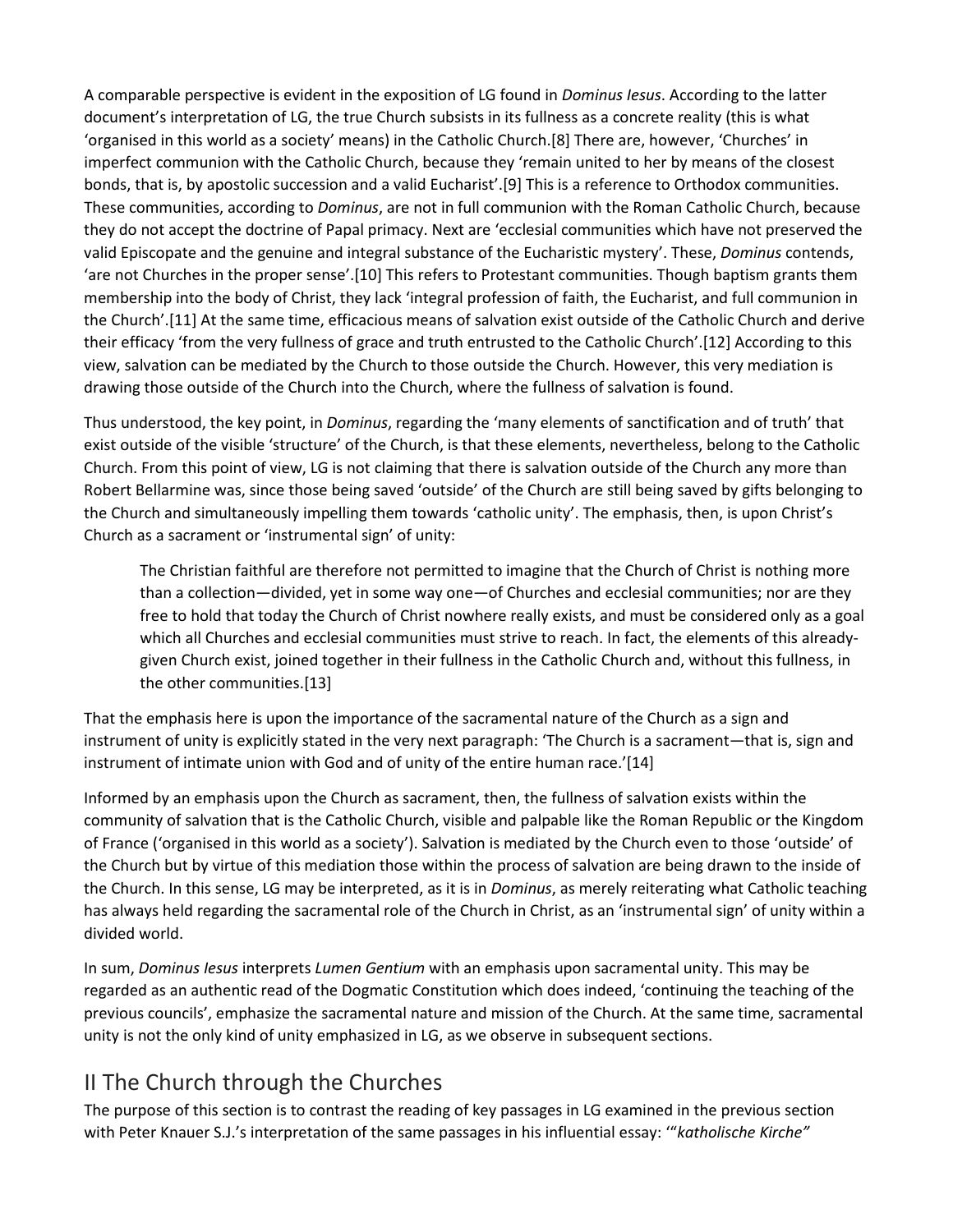*subsistiert in der "katholischen Kirche*"'.[15] While certainly not denying the importance of sacramental unity, Knauer's emphasis is upon ecumenical unity. This latter kind of unity, too, is given priority in LG.

Knauer contrasts the catholic Church (*katholische Kirche*) with concrete communities of which the Roman Catholic Church (*katholischen Kirche*) is one. According to Knauer, the criterion for membership in the catholic Church 'can only be faith in Jesus Christ as Son of God'.[16] It subsists fully in every community where this faith is present, but is lessened in a particular community when that community fails to recognize the full legitimacy of another community. Knauer's emphasis, then, is upon the ecumenical unity of the Church as put forward in LG and further elaborated upon in *Unitatis Redintegratio*: 'Moreover, some, and even most, of the significant elements and endowments which together go to build up and give life to the church itself, can exist outside the visible boundaries of the catholic church.'[17]

The ecumenical unity of the Church emphasized by Knauer may be understood as a unity of understanding capable of overcoming mutual misunderstandings masquerading as a disunity of ideas. Knauer gives the following example to make clear his point:

In the Lutheran Church we find the principle 'scripture alone—*sola scriptura'*; this sounds like a denial of the Catholic principle that the fullness of revelation occurs only through 'scripture, tradition and magisterium' together. But even such a simple word as 'scripture' has a different meaning in the two expressions. 'Scripture' in the Catholic version means 'scripture that still needs to be interpreted properly'. And the meaning of this scripture will be the reality of Church, the event of faith's being handed on, faith that even today has to be proclaimed by a magisterium. In the Lutheran formula, 'scripture' means 'scripture that has already come to be understood in the sense in which it is the word of God'. To scripture understood in this sense, nothing can be added, because 'the word of God' is by definition the ultimate word about all reality.[18]

Accordingly, in Knauer's view, particular Lutheran churches become less the Catholic Church if they regard Roman Catholic teaching regarding the role of tradition and the magisterium as capable only of distorting scripture and thus the transmission of revelation. At the same time, the Roman Catholic Church becomes less the Catholic Church when it understands any interpretation of scripture not confirmed by its tradition and magisterium as *ipso facto* contrary to the Word of God.[19]

Based upon the emphasis upon ecumenical unity as advanced by Knauer, 'wide differences of faith between the different Christian Churches' may turn out not to be so wide after all. The Catholic Church is equally manifest in the various Christian communities so long as those are authentic communities of faith. The Roman Catholic Church (*katholischen Kirche*) is such a community, but it is not the only one. The full subsistence of the Catholic Church in the particular communities is more or less present to the degree to which these communities recognize the authenticity of other communities where true faith in Christ is present. Thus, ecumenical unity stresses the significance, importance, and authenticity of those 'many elements of sanctification and truth' that exist 'outside' the visible 'structure' of the Roman Catholic Church.

At this point, we may make some preliminary observations regarding the relationship between sacramental unity as defined in the previous section and ecumenical unity as described in the current section. It is, of course, possible to conceive of these two kinds of unity as opposite poles in a dialectical tension. On the other hand, it could be argued from a binary-oppositionalist framework that one view must finally collapse into the other in order for LG to be coherent. However, this essay does not develop either of the aforesaid approaches. Rather, I contend that LG harmoniously integrates contrasting emphases on the kinds of unity just mentioned along with another, more central, kind of unity—the mystical unity between Christ and the Church.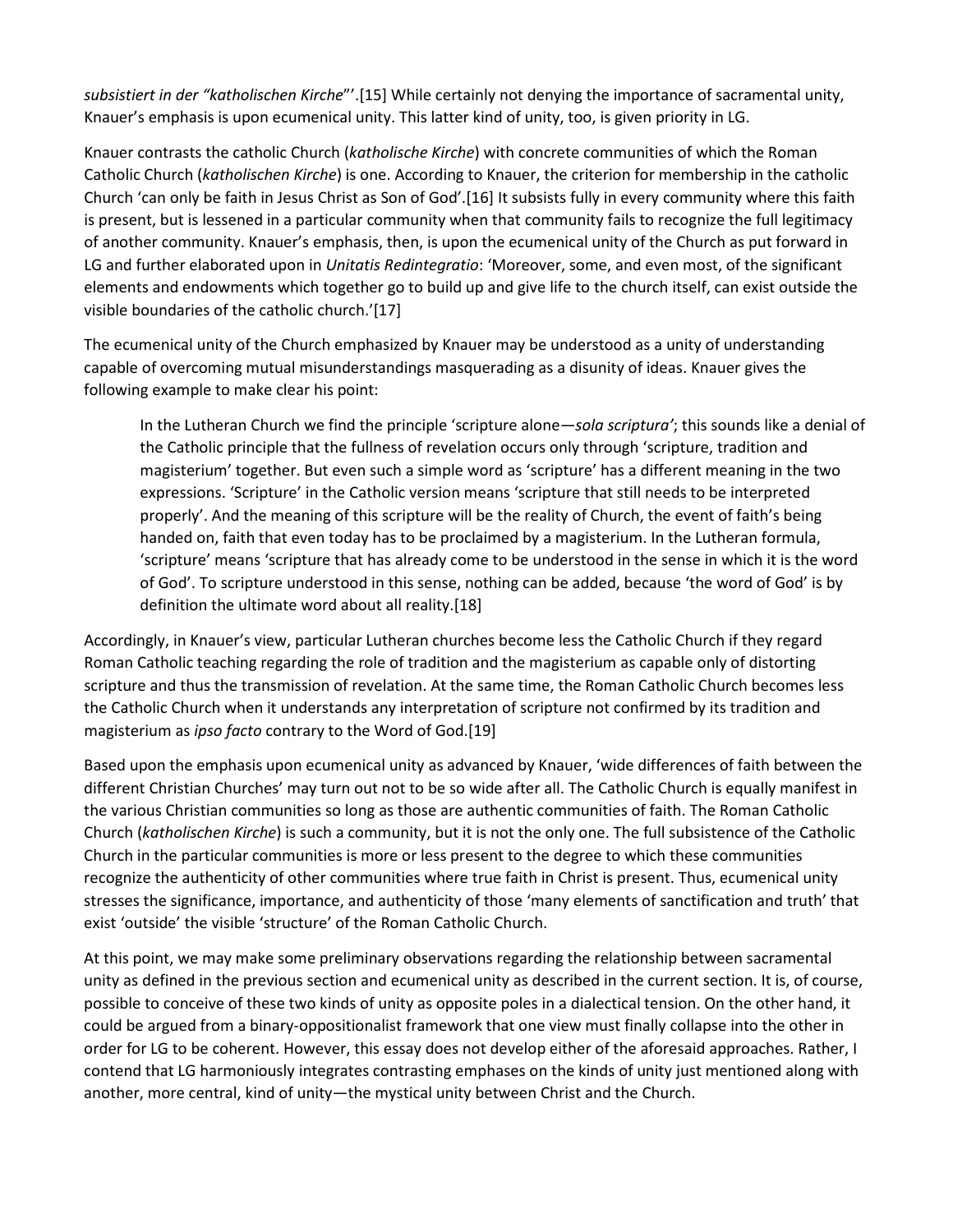# III Thomas Aquinas on Christ and the Church as Una Persona Mystica

The purpose of this section is to review the historical use of the term *una persona mystica*, particularly as employed by Aquinas, with a view toward stressing the significance of the mystical unity between Christ and the Church both historically and in LG. I argue that the mystical unity entailed by the notion of Christ and the Church as *una persona mystica*, informed by Thomas Aquinas, complements both the sacramental and ecumenical emphases upon unity examined in the previous sections.

The papal encyclical *Mystici Corporis*, promulgated by Pius XII on 29 June 1943, is but one example of several twentieth-century attempts to make use of the classical idea that Christ and the Church may be esteemed as one mystical person or *una persona mystica*. As Hans Urs von Balthasar notes, Charles Journet, to cite but one of numerous examples, was 'fond of citing the dictum of St. Thomas that Christ, Head and Body, *computatur quasi una persona'*.[20] Another example is the influential work of Heribert Mühlen appropriately titled *Una Mystica Persona*.[21] Through the encyclical, as well as the numerous ecclesiological works that followed it, the 'dictum of St. Thomas' gained currency in twentieth-century ecclesiology.

In order to understand Aquinas's use of the term *una persona mystica*, a brief historical investigation of usages of this term is helpful. Such references are semantically multivalent and capable of functioning in diverse modes and contexts.[22] Early references to Christ and the Church as one person have scriptural antecedents and were formulated in numerous ways by patristic exegetes. Origen, for instance, interprets the phrase in the book of Acts*, I am Jesus whom you are persecuting*, as 'an affirmation of the identity shared by Christ and His ecclesial body'.[23] Origen identifies the *corps ecclésial* strictly with the disciples of Jesus. For Origen, 'it is plainly evident that whatever might be referred to Christ's disciples is referred to Him.'[24] Origen's overarching theme in his exegesis of the passage from Acts is that to persecute the community of disciples (the Church) is to persecute Christ.[25] In this way, the persecution of Christ's disciples is a continuation of Christ's suffering.

In the West, an early attempt to make use of the notion that Christ and the Church constitute one mystical person comes in the form of Tyconius' *Liber Regularum* (ad 382), a work whose insights Augustine is happy to refer his readers to in *De Doctrina Christiana* along with the disclaimer that, 'It [Liber Regularum] must certainly be read with caution, not only because of certain things which, being human, he [Tyconius] gets wrong, but especially because of the things which he says as a Donatist heretic.'[26] The 'Book of Rules' is, of course, the first manual for scriptural interpretation in the West, and in it Tyconius lays down seven rules for the interpretation of scripture. It is the first and second rule that concern us here.

In Rule 1, *De Domino et corpore ejus*, Tyconius intends to ascertain the process whereby scriptural discourse indiscriminately shifts (sometimes in the middle of a sentence) its reference from Christ the Head to Christ the body (the Church).

In some cases, the subject is a single person; and yet the different functions of the two teach us that the one person is actually twofold. Thus, in Isaiah, it says: 'he bears our sins and knows sorrow on our behalf; he was wounded for our iniquities and God delivered him up for our sins', and so forth (Is. 53:4- 6)—a passage which the voice of the church universally ascribes to the Lord. But it goes on to say, still speaking of the same person: 'and God wishes to free him from affliction, and God wishes to take away his sorrow, to show him the light and to form him with prudence'.[27]

Is. 53:10-11

Tyconius is perplexed as to how Christ can be the referent of both passages. Some may be content simply to say that Christ is the referent of the former verses but not of the latter ones. Tyconius, however, is insistent on the consistency of the Christological referent. If scripture is referring to a person in one passage, with the referent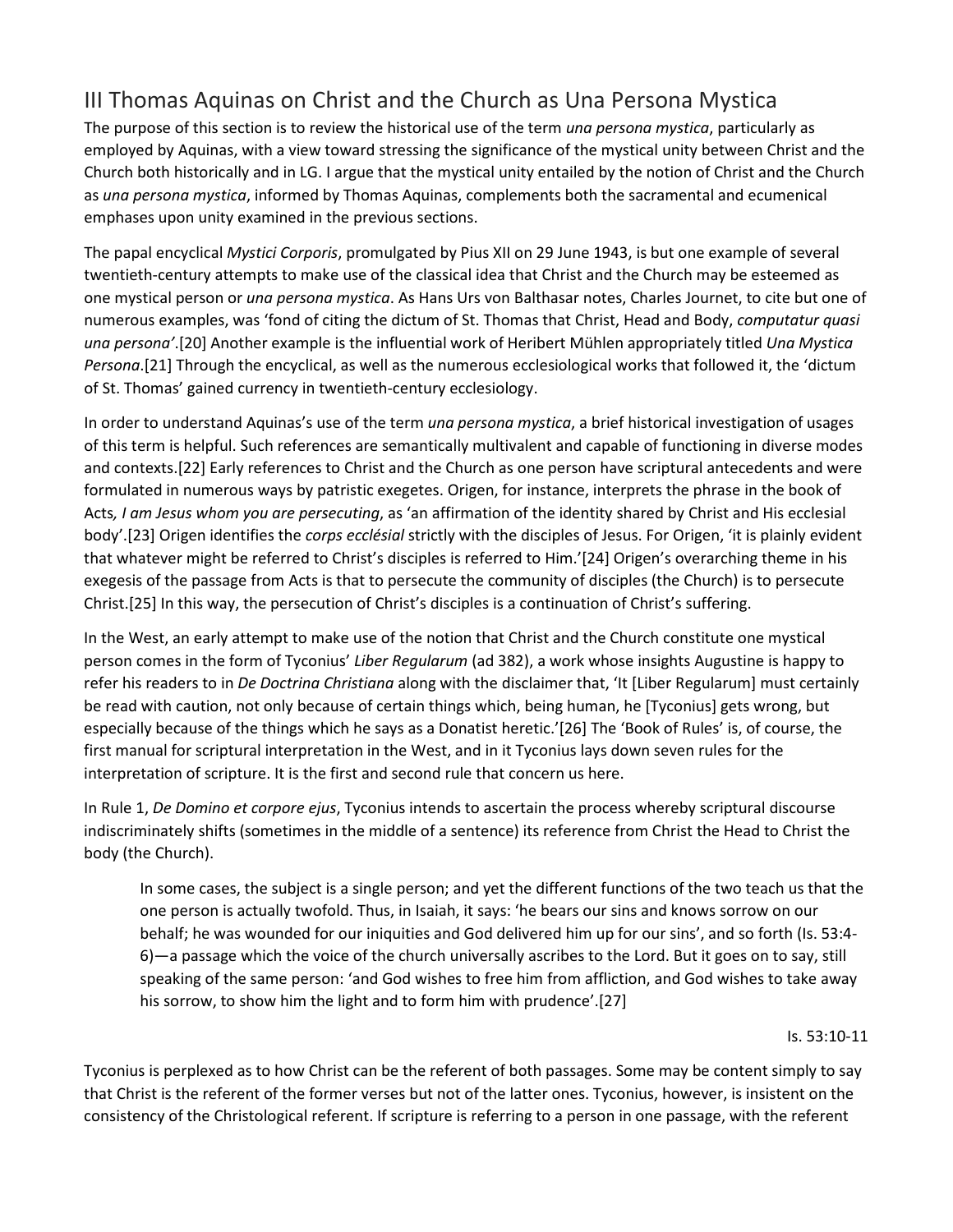being Christ, and then refers to the same person again somewhere else, the referent must still be Christ. But this raises a problem: 'Does God wish to show the light to the same one whom he delivered up for our sins or wish to form him with prudence, especially when that one is himself the very light and wisdom of God?'. Tyconius offers a solution: 'Do not these phrases rather apply to the body?'.[28]

The singular person of Christ and the Church becomes further divided in the next rule, *De Domini corpore bipertito*, where we find yet another partition, this time between the left and right side of Christ's body.

Far more necessary is the rule concerning the bipartite character of the Lord's body … For just as the transition from head to body and back again, as indicated above, is only seen by reason, so also reason alone sees the transition and return … from the right-hand part to the left or from the left to the right … For when he tells the body, 'unseen treasures I will disclose to you, that you may know that I am the Lord, and I will take you to myself', he adds, 'but you do not know me, that I am God and there is no other God besides me, and you were ignorant of me'.[29]

Is. 45:3-5

Again, Tyconius wants to know how both of these passages can have the same referent, which he takes to be the body of Christ. In order to resolve the apparent discrepancy, Tyconius again poses a question: 'Do both phrases … refer to a single mind? Did Jacob with one and the same mind, both receive and not receive God's promise?'.[30] Ultimately, Tyconius concludes that scripture addresses both the right (good) and left (bad) parts (sides) of Christ's bipartite body, because the separation of the two will not occur until the end of the ages.[31] This functional unity between Christ and the Church, then, is key to the exegetical approach of Tyconius.

Tyconius' approach is further developed in the works of Augustine.[32] Congar demonstrates the manner in which Augustine builds on the thought of Tyconius by referencing the following passage from *De Doctrina Christiana*:

The first one [rule] is 'On the Lord and his body'. Sometimes we know that a single being; consisting of head and a body, that is, Christ and his church, is being presented to us; for it was said to the faithful, not without reason, 'so you are the seed of Abraham', (Gal. 3: 29) although there is but a single seed of Abraham, namely Christ. In such cases we should not be puzzled when Scripture moves from head to body or vice versa, while still dealing with the same person. For it is a single person that says, 'He has placed a garland on me as on a husband and arrayed me with ornament like a wife' (Isa. 61:10), but it is of course necessary to appreciate which of these two statements applies to the head (Christ), and which to the body (the church).[33]

Here Congar, following Henri De Lubac, notes an important distinction between Tyconius and Augustine who develops the first rule of the former. For Augustine, it is not merely a functional unity that joins Christ and the Church; the former directs the latter. It is, rather, an organic, ontological, and hence, mystical, unity. The two truly form one subject. Indeed, Congar claims that for Augustine, 'If the declarations of the Scripture are made sometimes *in (ex) persona Christi*, and sometimes in *(ex) persona Ecclesiae*, it is because the two are united in such a way that they constitute one and the same subject, one and the same person.'[34] It is the same 'I' expressing himself in different functions. It is this Augustinian understanding of Christ and the Church as *una persona mystica* that is confirmed and expanded by Aquinas.

Aquinas's first reference to Christ and the Church as a single person comes in Book iii of the *Super Sententiis*.[35] In Books i and II Aquinas has already considered God in himself (theology), and the *exitus* of creatures from God (economy), and by Book iii he moves on to the *reditus* of creatures to God which is accomplished in various modes through the Incarnation and the events of Christ's life.[36] One of the modes has to do with Christ's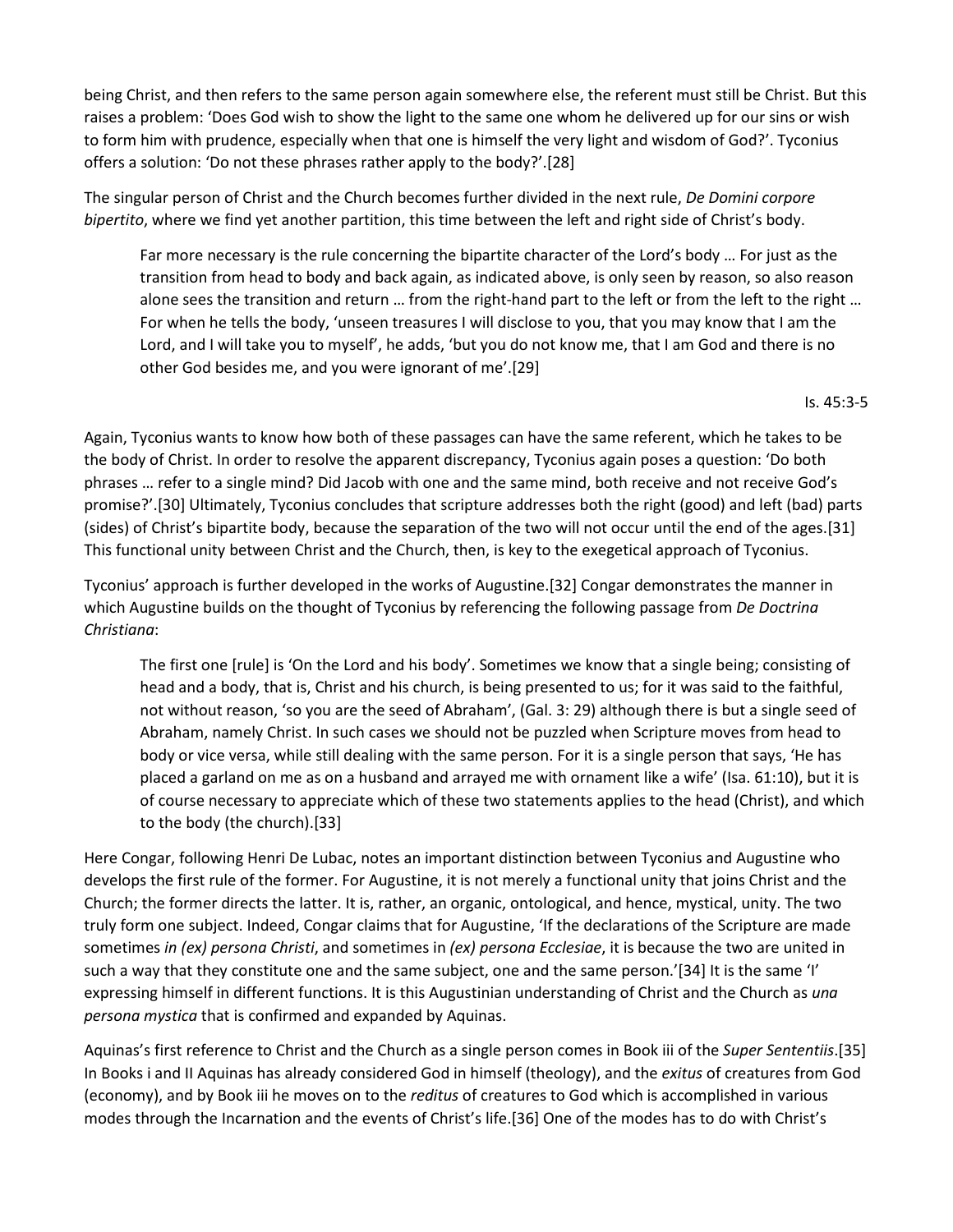meriting satisfaction for the sins of the human race.[37] It is in this context that Aquinas, in response to an objection, states:

The head and members pertain to the same person: wherefore since Christ is our head on account of his divinity this plentitude of grace is overflowing into others, and since we are the members of him, his meriting is not extraneous to us, but it overflows into us on account of the unity of the mystical body [*corpus mysticum*].[38]

We see again here the emphasis on mystical unity as opposed to functional unity. Aquinas's reference to the *corpus mysticum* is a response to an objection premised on Ezekiel 18:4; the objection states that 'the soul which has sinned will *itself* die. Therefore, by the same reason, the soul which labors, *itself* it is rewarded, and thus it would seem that Christ is not able to merit for us.'[39] But, Aquinas replies, because Christ is to Church as head is to members, Christ the head can merit for the Church. This is not a function of Christ vis-à-vis the Church but rather an instrumental sign of the mystical unity existing between the two.

Again, in *De Veritate*, Aquinas uses the *una persona mystica* dictum to ponder whether Christ can merit for others. Aquinas notes that 'Christ and the Church are like a person.'[40] The first time we find Aquinas employing *una persona mystica* comes in his response to argument eleven in the same article. Aquinas responds to an objection based on a passage from scripture contending that 'according to Psalms 61:13, it is said *thou wilt render to every man according to his works*. But this would not be if the merits of Christ might be imputed to us. Therefore, Christ did not merit for us.'[41] Aquinas responds by evoking the mystical union between Christ and the Church.

Christ and his members are a single mystical person, so that the works of the Head are in some way the works of the members. And thus, when something is given to us because of the works of Christ, this does not go against what is said in Psalms 61:13 … Nevertheless, the merits of Christ so benefit us that they cause grace in us through the sacraments, and by this grace we are stirred to meritorious works [of our own].[42]

Aquinas makes a similar argument in question fifteen of the *tertia pars* of the *Summa Theologiae*. Aquinas has already established the fittingness (*conveniens*) of the Incarnation, the mode of the union, the nature assumed, and it is then under the sub-category of things coassumed that Aquinas examines the perfections and defects of the human nature (body and soul) assumed by Christ. In the first article, Aquinas poses the question of whether there was sin in Christ. Next, he addresses a familiar objection:

It would seem that there was sin in Christ. For it is written (Ps. xxi. 2): 'O God, My God … why hast Thou forsaken Me? Far from My salvation are the words of My sins'. Now these words are said in the person of Christ Himself, as appears from His having uttered them on the cross. Therefore, it would seem that in Christ there were sins.[43]

One detects here the same issue confronted by Tyconius and Augustine. Hence, Aquinas employs a Tyconian response by drawing from John Damascene:

As Damascene says (*De Fide Orthod*. iii. 25), things are said of Christ, first, with reference to His natural and hypostatic properties, as when it is said that God became man, and that He suffered for us; secondly, with reference to His personal and relative properties, when things are said of Him in our person which nowise belong to Him of Himself. Hence in the seven rules of Tyconius which Augustine quotes is *De Doctrina Christiana* iii. 31, the first regards *Our Lord and His Body, since Christ and His Church are taken as one person*. And thus Christ, speaking in the person of His members, says (Ps. xxi. 2): The words of My sins—not that there were any sins in the Head.[44]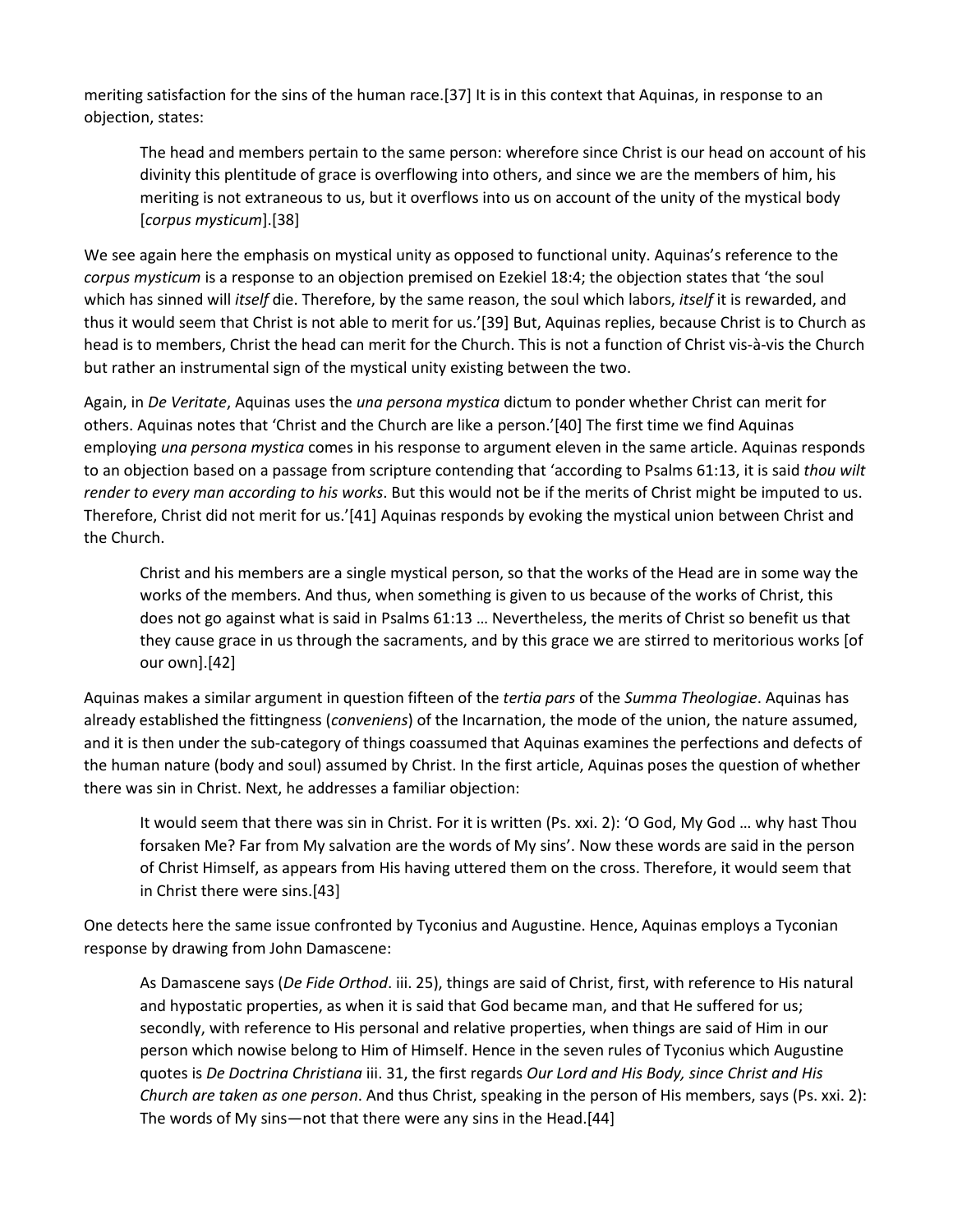Thus, in Aquinas's view, the Church consists of those whom God helps through Christ: 'Christ's merit extends to others inasmuch as they are His members.' But, again, one must be cautious here of reducing the relationship of Christ and the Church to a merely functional unity. The extension of merit is rooted in an ontological and mystical unity between Christ and the Church understood as a single person. It is not as though Christ possess merit and subsequently imputes it to or exchanges it with his body, the Church. Rather, salvific merit overflows from Christ to the Church, because Christ obtains it and the two are one while remaining two.[45]

In sum, with the term *una persona mystica* Aquinas is referring to a mystical and ontological integrated singularity between Christ and the Church. The intimacy of this union is the cause, not the effect, of salvation. Having established this, we are now in position to evaluate the way in which Aquinas's understanding of Christ and the Church as *una persona mystica* is echoed in *Lumen Gentium*.

The paragraphs leading up to the section eight of LG are primarily concerned with what it means to be united to Christ. God and postlapsarian humanity are divided by sin. 'Those chosen' are united, or rather reunited to God and historically manifested in different forms as 'the people of Israel' in a covenant relationship with God and 'the holy church' or those who believe in Christ. The nature of Christ's mystical union with the Church is signified by the corporeal and spousal metaphors.[46] These metaphors are expounded upon through reference to John 15: 1-8 in Section six of LG:

I am the true vine, and my Father is the gardener. He cuts off every branch in me that bears no fruit, while every branch that does bear fruit he prunes so that it will be even more fruitful. You are already clean because of the word I have spoken to you. Remain in me, as I also remain in you. No branch can bear fruit by itself; it must remain in the vine. Neither can you bear fruit unless you remain in me. I am the vine; you are the branches. If you remain in me and I in you, you will bear much fruit; apart from me you can do nothing. If you do not remain in me, you are like a branch that is thrown away and withers; such branches are picked up, thrown into the fire and burned. If you remain in me and my words remain in you, ask whatever you wish, and it will be done for you. This is to my Father's glory, that you bear much fruit, showing yourselves to be my disciples.[47]

Through our earlier examination of Aquinas's use of the term *una persona mystica*, we are now positioned to appreciate more deeply the importance of the mystical unity conveyed by this passage as well as its contextual significance leading up to Section eight of LG. There is a mystical, as opposed to merely functional, unity between Christ and the Church. In this way, the Church in Christ, refers to a 'complex reality' in the form of a mystical singularity:

This society, however, equipped with hierarchical structures, and the mystical body of Christ, a visible assembly and a spiritual community, an earthly church and a church enriched with heavenly gifts, must not be considered as two things, but as forming one complex reality comprising a human and a divine element.[48]

We may observe in this passage the emphasis on the sacramental unity of the Church as rooted in the mystical unity between Christ and the Church. At the same time, ecumenical unity is upheld insofar as the 'one complex reality' includes some who are outside of the Roman Catholic Church and yet members of the community of salvation by the grace that unites Christ and the Church as *una persona mystica*. The 'catholic unity' that those 'outside' are being drawn more deeply into overflows from the mystical unity between Christ and the Church and is, therefore, both sacramental and ecumenical. Put another way, sacramental and ecumenical unity in LG are not mere functions of the Church, but rather, complementary aspects of that same mystical unity in the light of which the nature and universal mission of the Church as at once mystically united to Christ and thereby instrumental sign of unity in a divided world come into view.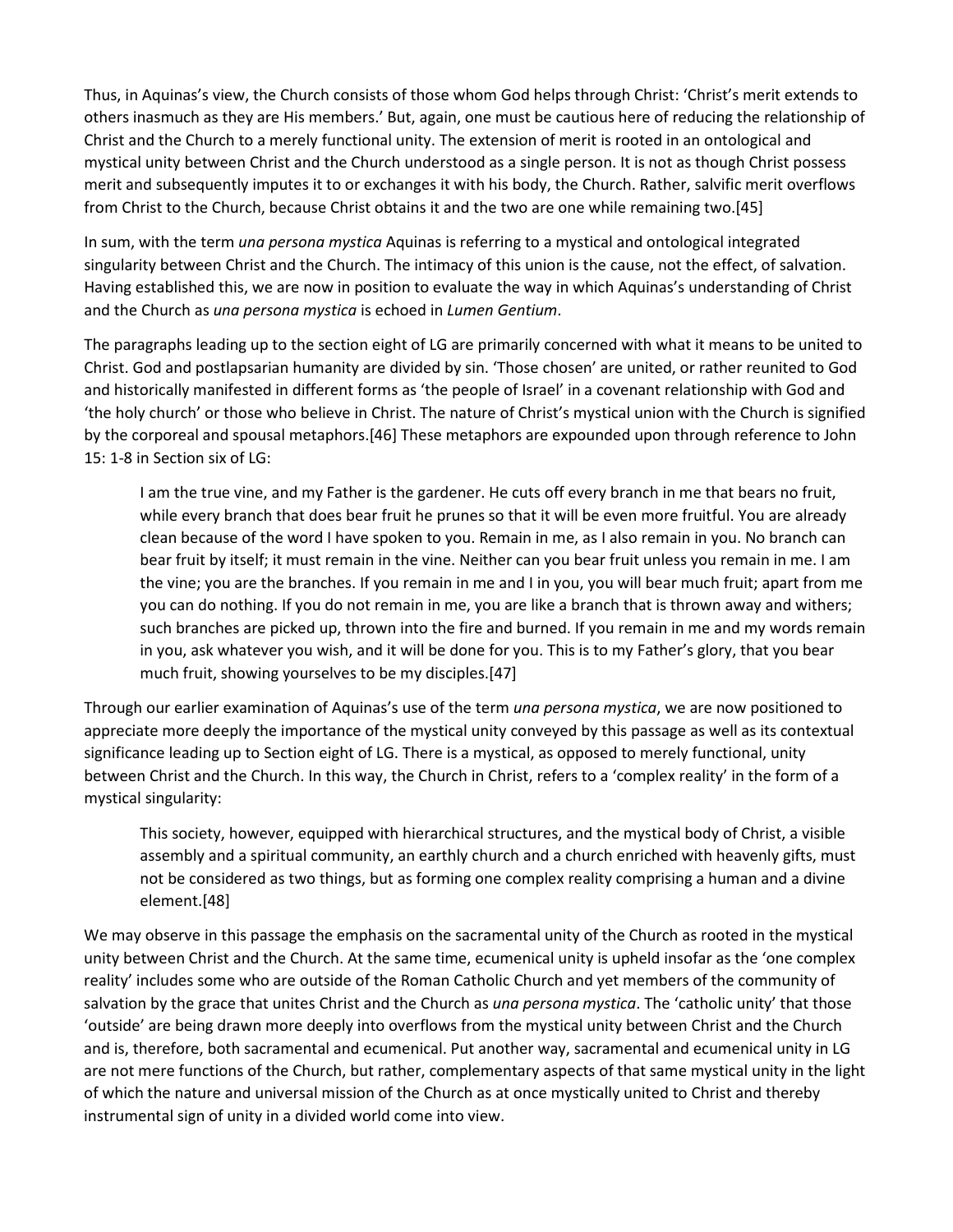# IV Conclusion

This final section concludes the arguments of this essay by reflecting upon how the interrelated but importantly distinct kinds of unity scrutinized in the preceding sections may be understood as mutually illuminative of one another in a manner that can indeed offer insight into the nature and universal mission of the Church as described by the Council Fathers during the Second Vatican Council.

As mentioned above, sacramental and ecumenical unity may be viewed as opposed to each other, whether as part of a dynamic dialectical tension or a static binary-oppositionalism. The emphasis upon the Church as a sacrament, and hence, visibly 'organised in this world as a society' can be interpreted as identifying the Catholic Church with the Roman Catholic Church exclusively, thus minimizing or even negating the 'many elements of sanctification and of truth' that exist 'outside' of the Roman Catholic Church in a manner that absorbs these elements back into the Roman Catholic Church by esoterically redefining the 'outside' into an outer ring of an inside that exists only within the Roman Catholic Church.

Such a view seems at least in tension with, if not the opposite of, an understanding of ecumenical unity that locates the Catholic Church as fully subsisting in every community where authentic faith in Christ is present and lessened in those communities only when they fail to recognize the full legitimacy of another community. To illustrate, consider Peter Kreeft's interpretation of the key passage from LG that we have been analyzing here, offered in the form of analogy:

The Protestant limbs that broke off from the Catholic tree can still have enough life-giving sap (God's truth and grace) from the root (Christ) through the trunk (the Catholic Church) to be the means of salvation for their members. The Church of Christ 'subsists in' (ccc 816; LG 8) the Roman Catholic Church most completely but not exclusively.[49]

To characterize Protestant communities as 'limbs that broke off from the Catholic tree' does not seem consistent with recognizing them as legitimate communities of faith, even if one allows them some sap, which seems contrary to a robust emphasis upon ecumenical unity. On the other hand, a forest within which each tree possesses its own sap to the degree that it recognizes the authenticity of the sap produced by the tree adjacent it may be perceived as detracting from an understanding of the Church as a sacrament capable of operating as an 'instrumental sign' of unity in a divided world.

Yet, from the point of view developed in this essay, it may be precisely at the mesh point of sacramental and ecumenical unity rooted in the mystical unity of the Church in Christ that the nature and universal mission of the Church as put forward by the Second Vatican Council is discernable: 'God has called together the assembly of those who look to Jesus in faith as the author of salvation and the principle of unity and peace, and he has constituted the church that it may be for one and all the visible sacrament of this saving unity.'[50] This passage, I contend, is exemplary of the manner in which LG as a whole weaves together strands of sacramental and ecumenical unity by rooting both in the mystical unity of Christ and the Church understood as *una persona mystica*and this for the sake of elucidating 'the nature of the church and its universal mission' in order to accompany 'the entire human race' on the journey toward achieving 'full unity in Christ'.[51] It is by approaching these interrelated but importantly distinct kinds of unity as mutually illuminative and complementary that greater insight may be had into both the Church's nature and its mission.

#### Footnotes

*1 Vatican ii, Lumen Gentium, Dogmatic Constitution on the Church, in Decrees of the Ecumenical Councils, vol. 2, ed. Norman P. Tanner S.J. (Washington, dc: Georgetown University Press, 1990): 1.1. Hereinafter I shall reference this edition as* LG *followed by the chapter and section numbers. All references are from Tanner's edition. With*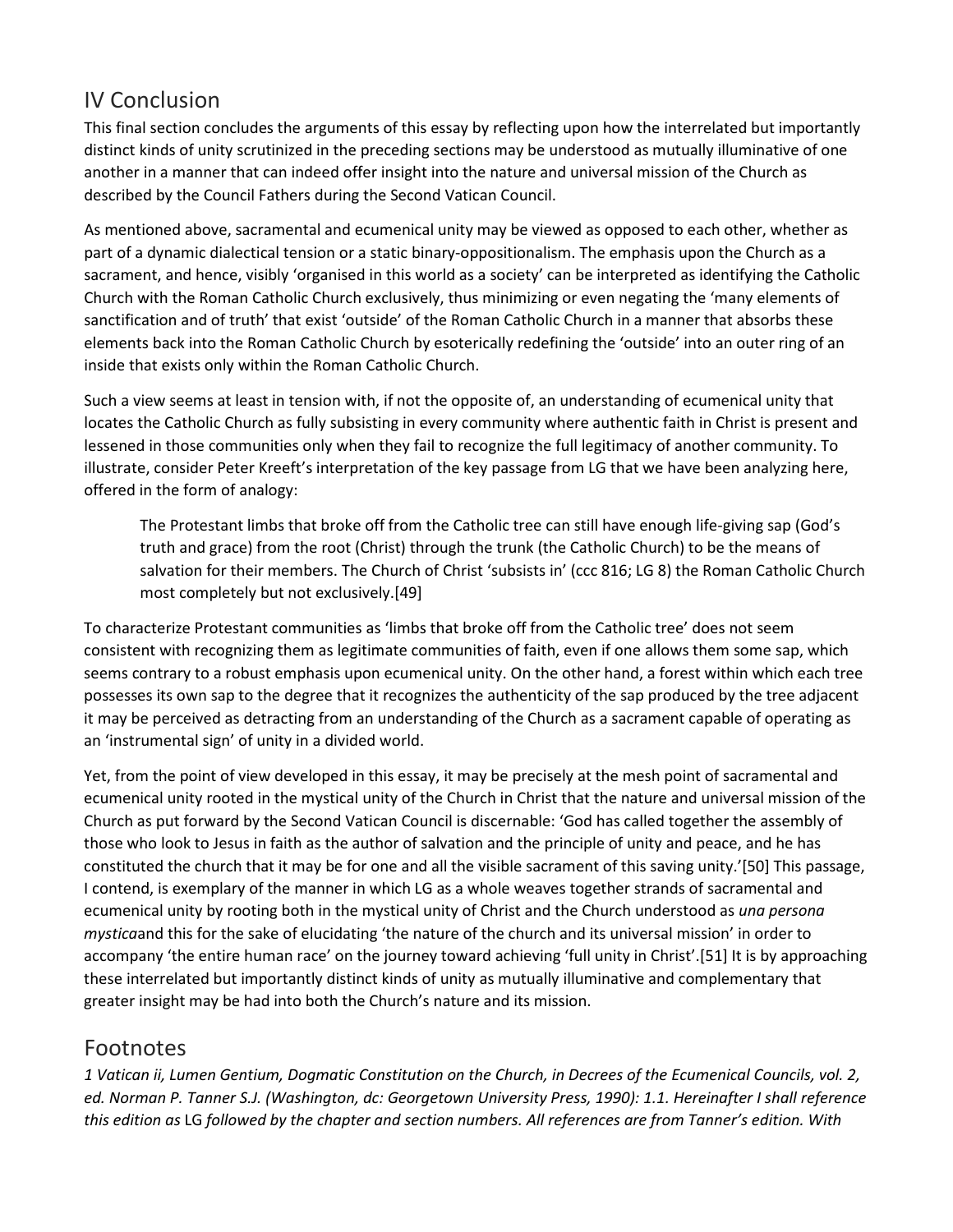*regard to capitalization of the words 'Church' and 'Catholic' throughout, or lack thereof, I have followed the stylistic and linguistic conventions employed in the documents cited. When using the words myself, I do not intend by 'Catholic', 'Church', or 'Catholic Church' an absolute identification with the 'Roman Catholic Church'.* 

*2 Congregation for the Doctrine of the Faith, 'Dominus Iesus, On the Unicity and Salvific Universality of Jesus Christ and the Church' (Vatican City: Libreria Editrice Vaticana, 2000).* 

*3 The original draft for* LG *1.8 unambiguously declared that 'only the Roman Catholic Church [can] rightly be called Church'. Acta synodalia sacrosancti concilli oecumenici Vaticani secundi, I.4.15. Cited in Peter Knauer S.J., 'Die "katholische Kirche" subsistiert in der "katholischen Kirche"' ('The "Catholic Church" Subsists in the "Catholic Church"') printed in The Way 45 (2006), pp. 79-93. The original paragraph was submitted to the Council Fathers on November 23, 1962.* 

*4 Knauer, 'The "Catholic Church" Subsists in the "Catholic Church"'.* 

*5* LG *1.8. Haec ecclesia, in hoc mundo ut societas constituta et ordinata, subsistit in ecclesia catholica, a successore Petri et episcopis in eius communione gubernata, licet extra eius compaginem elementa plura sanctificationis et veritas inveniantur, quae ut dona ecclesiae Christi propria, ad unitatem catholicam impellunt.* 

*6 Robert Bellamine, De Controversiis, ii, Bk iii, 'De Ecclesia militante toto orbe terrarum diffusa' (Naples: Giuliano, 1837), p. 75; see Joseph A. Komonchak, 'Concepts of Communion, Past and Present', Cristianesimo nella storia 16 (1995), pp. 321-40. Cited in Komonchak, Who are the Church? (Milwaukee, wi: Marquette University Press, 2008), p. 17.* 

*7* LG *1.1.* 

*8 di 16.* 

*9 Ibid., 17.* 

*10 Ibid.* 

*11 Ibid.* 

*12 Ibid., 16. Here Dominus is engaging the passage in* LG *1.8 referenced at the beginning of this section.* 

*13 di 17.* 

*14 Ibid., 18. One observes here the connection to* LG *1.1.* 

*15 Knauer, 'The "Catholic Church" Subsists in the "Catholic Church"'.* 

*16 Knauer, 'Die "katholische Kirche" subsistiert in der "katholischen Kirche"', p. 93.* 

*17 Vatican ii, Unitatis Redintegratio, Decree on Ecumenism, in Tanner, ed., Decrees of the Ecumenical Councils, vol. 2, 1.3.* 

*18 Knauer, 'Die "katholische Kirche" subsistiert in der "katholischen Kirche,"', p. 95.* 

*19 I take this view as reminiscent of Leonard Swidler's claim that inter-religious or intra-religious dialogue 'can take place only between equals, or par cum pari as the Second Vatican Council put it. Both must come to learn from each other': Leonard Swidler, 'The Dialogue Decalogue: Ground Rules for Interreligious Dialogue', Journal of Ecumenical Studies (1983).*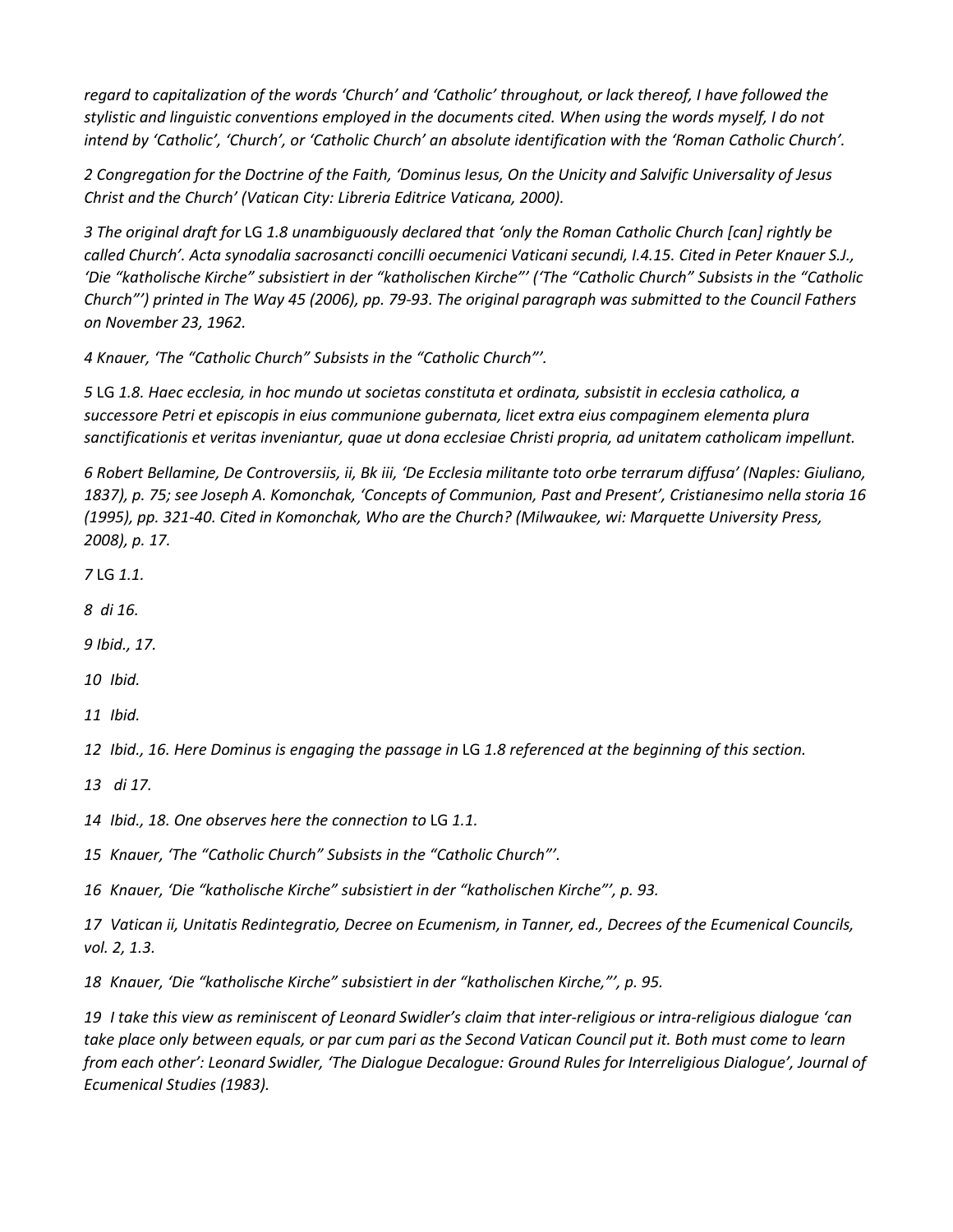*20 Hans Urs von Balthasar, Spouse of the Word: Explorations in Theology ii (San Francisco: Ignatius Press, 1991), pp. 155-56. Balthasar is here referring to the following work: Charles Journet, The Church of the Word Incarnate, vol. 1: The Apostolic Hierarchy, trans. A.H.C. Downes (London & New York: Sheed & Ward, 1955). The reference to Aquinas is from the Summa Theologiae,IIIa q.49 a. 1.* 

*21 Heribert Mühlen, Una Mystica Persona: Die Kirche als das Mysterium der heilsgeschichtlichen Identität des Heiligen Geistes in Christus und den Christen: Eine Person in vielen Personen, 2nd revised edition (Paderborn: Ferdinand Schöningh, 1967). In this work Mühlen argues that the formula is best explained by pneumatology, i.e., the same Spirit living in Christ and Christians. From this comes his famous ecclesiological maxim that the 'Holy Spirit is one person in many persons' (p. 63). For more on Mühlen and his contribution with respect to our topic see Wolfgang Vondey, Heribert Mühlen His Theology and Praxis: A New Profile of the Church (Washington, d.c.: University Press of America, 2004): pp. 99-160.* 

*22 This section builds primarily upon the study by Yves Congar, 'La personne <<Église>>', Revue Thomiste 71 (1971), pp. 613-40.* 

*23 Ibid., p. 613. 'Il a, peut-être le premier, souligné dans le Je suis Jésus que tu persécutes, une affirmation d'identité entre le Christ et son corps ecclesial.' Congar is here referencing Origen's commentary on the Gospel according to John (pgxiv/44-45). The Scriptural reference is to Acts 9:5.* 

*24 Origen, In Jo. i, xii (pgxiv/44-45). Σαφές δέ, ότι είς `Iησουν γίνεται τα είς τούς μαθητευθέντας αυτω έπιτελούμενα. When Origin argues later in the same passage, just before the citation from Acts cited in the previous footnote, that to betray one of the disciples is to betray Christ Himself, again he refers to των μαθητων.* 

*25 For more on this topic see Avery Dulles, A Church to Believe In: Discipleship and the Dynamics of Freedom (New York: Crossroad, 1982), pp. 1-18. Also see the interpretation of the community of disciples 'model' in Komonchak, Who are the Church?, pp. 28-30.*

*26 Augustine, De Doctrina Christianaiii.xxx.43 (pl 34. 82; trans. R.P.H. Green, Saint Augustine: On Christian Teaching (Oxford: Oxford University Press, 2008), p. 90.* 

*27 Tyconius, The Book of Rules, ed. Robert Wilken and William Schoedel, trans. William Babcock (Atlanta, ga: Scholar's Press, 1989), pp. 2-3.* 

*28 Ibid.* 

*29 Ibid.* 

*30 Ibid.* 

*31 Augustine sharply parts ways with Tyconius over this point. See Augustine, ddciii. xxxii. 44. We may observe that much has changed from Origen to Tyconius. In the former referring to Christ and the Church as one person is a statement about ongoing persecution, whereas in the latter it is primarily a helpful hermeneutical device. Origen and Tyconuis use the reference to Christ and the Church as one person in different modes and contexts. The term has a wide range of semantic meaning.* 

*32 Yves Congar, 'La personne <<Église>>', p. 614.* 

*33 Quoted in ibid.; Augustine, ddciii. xxxii. 44.* 

*34 Yves Congar, 'La personne <<Église>>', p. 615.*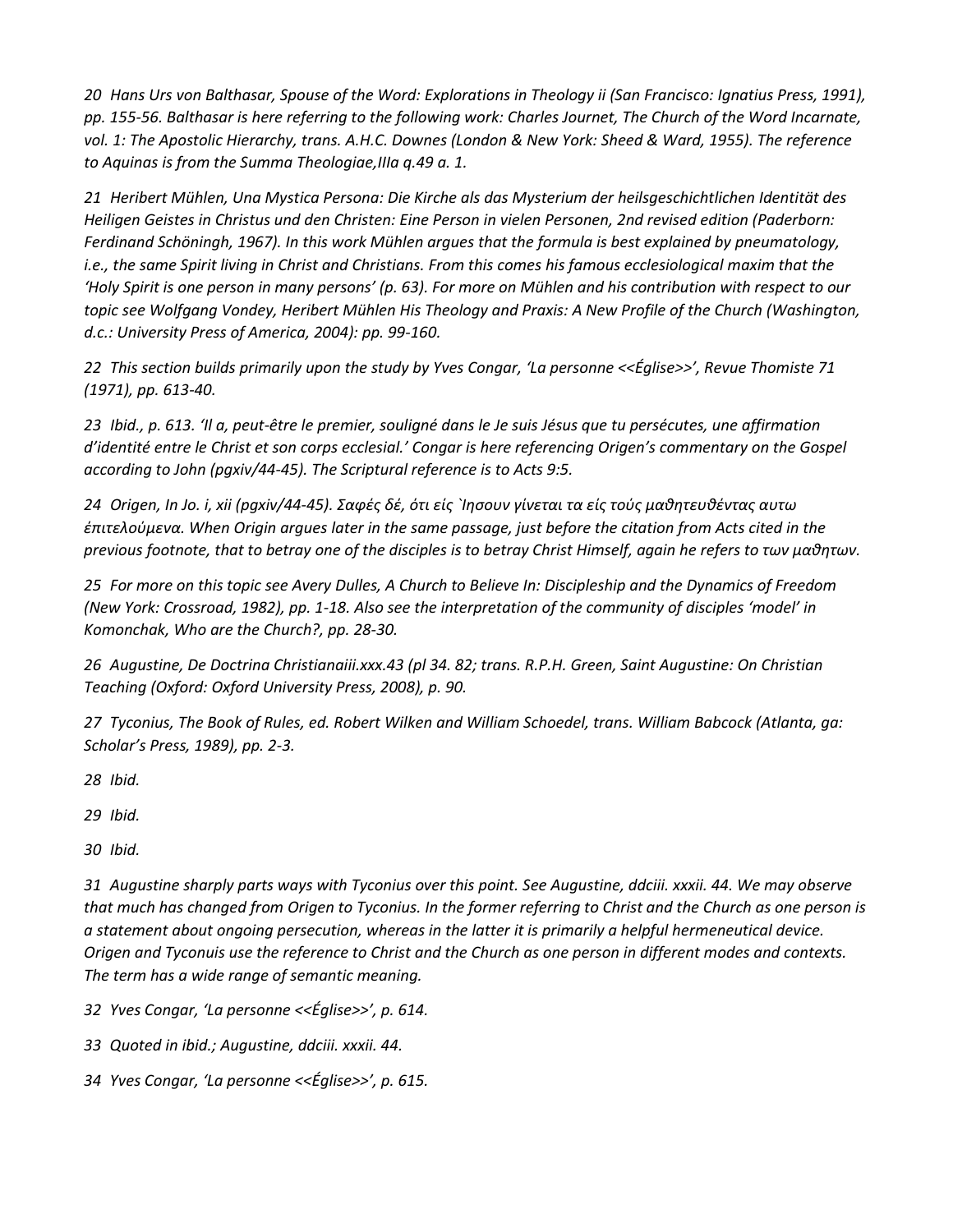*35 The instances where Thomas refers to Christ and the Church as one person have been compiled by Congar; see 'La personne <<Église>>, pp. 616-617. Congar gives the list chronologically: Super Sent., lib. 3 d. 18 q. 1 a. 6 qc. 1 ad 2.; De veritate, q. 29 a. 7 s. c. 3; Super ep. S. Pauli lect., in Col. I, lect. 6; In Ps. xxi, 1; In Ps. xxx,1, Sum. Theol., IIIa q. 15, a. 1, ad 1; Ibid., q. 19, a. 4; Ibid., q. 48, a. 2, ad 1; Ibid., q. 49, a. 1. Also see the list in the more recent work of Martin Morard, 'Les expressions <<corpus mysticum>> et <<persona mystica>> dans l'oeuvre saint Thomas d'Aquin', Revue Thomiste 95 (1995), pp. 653-64. There are some minor differences between the two lists. Morad has added Super Sent., lib. 4 d. 49 q. 4 a. 3 ad 3. This essay recognizes Morad's addition, but inserts it into the chronological order given by Congar.* 

*36 For a formal introduction to the Neoplatonic exitus-reditus schema see Marie-Dominique Chenu, Toward Understanding St. Thomas, trans. A.-M. Landry and D. Hughes (Chicago: Henry Regnery Company, 1964); M.-D. Chenu, 'Le plan de la Somme théologique de saint Thomas', Revue Thomiste 47 (1939), pp. 93-107; Jean-Pierre Torrell, Aquinas's Summa: Background, Structure, & Reception, trans. Benedict M. Guevin (Washington, dc: Catholic University of America Press, 2005).* 

*37 It is beyond the scope of the current essay to give an account of the development of Aquinas's thought on the Passion as an efficacious mode of satisfaction. This topic has been the subject of much debate in the secondary literature. Very roughly, we may outline two basic schools of thought. The first wants to see Aquinas as more or less introducing a depersonalized (as opposed to Bonaventure's personalist approach) and Aristotelian notion of satisfaction hinging on the demands of an impersonal order of justice. For familiarity with this school see Johann Auer, Die Entwicklung der Gnadenlehre in der Hochscholastik, vol. 2 (Freiburg: Herder, 1951); Berndt Hamm, Promissio, Pactum, Ordinatio (Tübingen: Mohr, 1977). To become acquainted with the second school of thought, which emphasizes Thomas' development from the Scriptum super Sententiis to the Summa as increasingly personalist, see Bernard Catão, Salut et Rédemption chez S. Thomas d' Aquin: L' acte sauveur du Christ (Paris: Aubier, 1965); Otto Hermann Pesch, Die Theologie der Rechtfertigung bei Martin Luther und Thomas von Aquin (Mainz: Matthias-Grunewald-Verlag, 1967); Gérard Philips, L'union personnelle avec le Dieu vivant (Leuven: University of Leuven Press, 1974; Romanus Cessario, Christian Satisfaction in Aquinas: Towards a Personalist Understanding (Washington, d.c.: University Press of America, 1982). Also see Rik Van Niuwenhove's essay 'Bearing the Marks of Christ's Passion' in Rik Van Nieuwnhove & Joseph Wawrykow, (eds), The Theology of Thomas Aquinas (Notre Dame, Indiana: University of Notre Dame Press, 2005), pp. 277-302. For a comprehensive summary on merit see Joseph P. Wawrykow, God's Grace and Human Action: 'Merit' in the Theology of Thomas Aquinas (Notre Dame, Indiana: University of Notre Dame Press, 1995).* 

- *38 Super Sent., lib. 3 d. 18 q. 1 a. 6 qc. 1 ad 2.*
- *39 Super Sent., lib. 3 d. 18 q. 1 a. 6 qc. 1 arg. 2.*
- *40 De Veritate, q. 29 a. 7 s. c. 3.*
- *41 De Veritate, q. 29 a. 7 arg. 11.*
- *42 De veritate, q. 29 a. 7 ad 11.*
- *43 st, IIIa q. 15 a. 1.*
- *44 st, IIIa q. 15 a. 1 ad 1.*
- *45 st, IIIa q. 19 a. 4. See Yves Congar, 'La personne <<Église>>', pp. 617-620.*
- *46* LG *1-4.*
- *47 The Catholic Bible New American Bible Revised Edition (Oxford: Oxford University Press, 2007).*